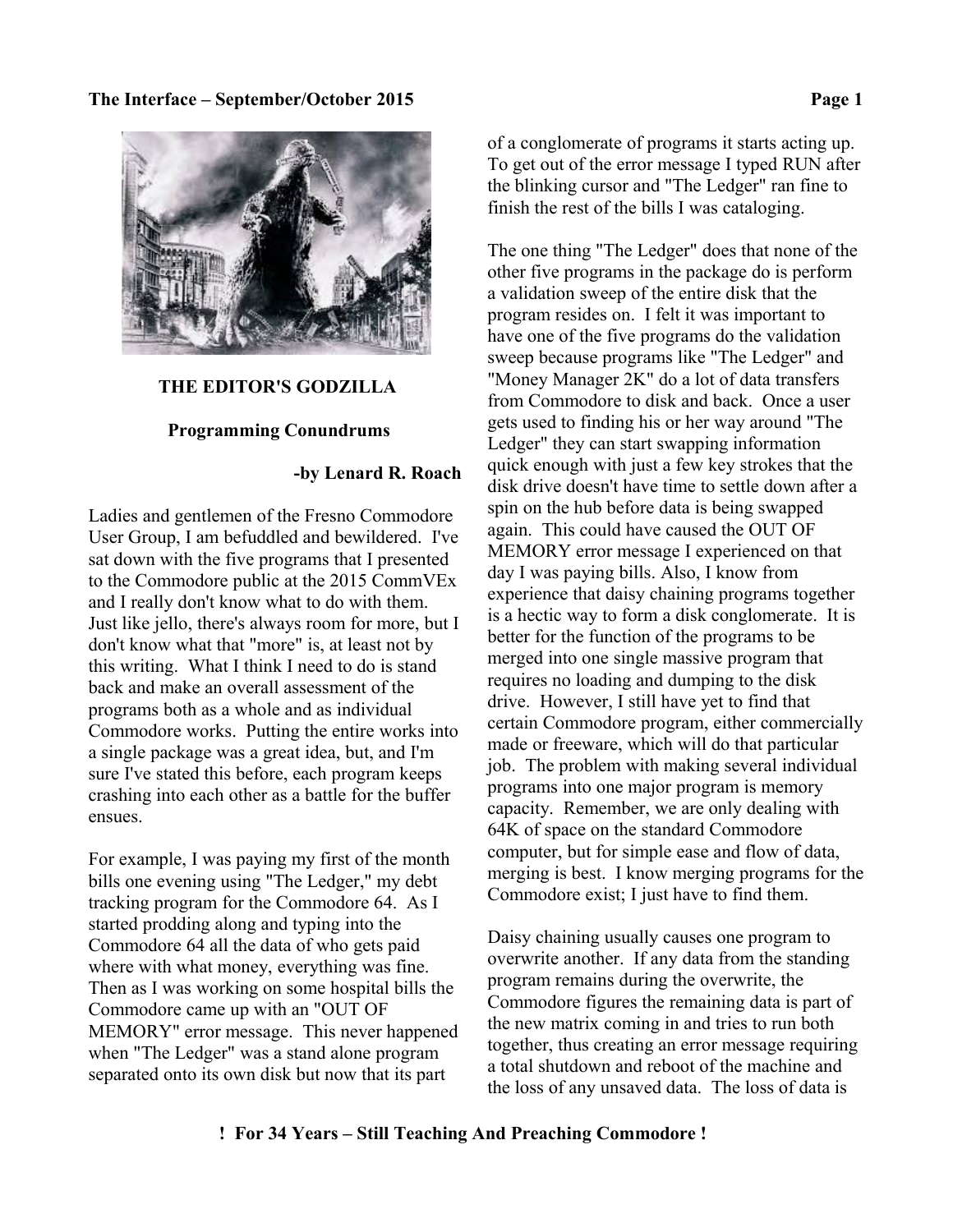something I try to avoid when I sit down at my Commodore machine to code a program, thus I always have several points in a Lenard Roach program where data is dumped onto disk before any further work can be done. It's something my Commodore teacher, Carl Zuel, taught me: "Save early and save often." This little philosophy has saved my programming bacon several times during my journeys through the maze of coding; but daisy chaining, well, that's an animal of complete mystery where confusion reigns supreme. When it came to daisy chaining all five of the programs on the "5 Program Bonus Disk" I demonstrated at the 2015 CommVEx, everything worked well at home, but boy, at the show ... It was, shall we say, a pain to deal with.

I've been doing some research with a few manuals that I have here at the Roach Center For BASIC Commodore Studies and I've been reading about what the CLR command will do. Supposedly, CLR will remove all data, variables, and pointers off the machine and set everything to zero without disturbing actual program content but it must be used before any numerical data is entered. My programs usually carry very little numerical data except for "The Ledger" which is based on numbers when it comes to calculating the information in paying bills and how much is left to pay (basic addition and subtraction). Really, it can't hurt much to try CLR in a program or two and see if that will eliminate the overlap problems. I was also looking into the NEW command, but that would eliminate the program in memory as well as any data; not a good idea, but at least does what I am looking for, just, well, it's overkill. Therefore I'm looking for something between CLR and NEW, where CLR takes care of a little and NEW takes care of it all and then some. Man, the life of a Commodore BASIC programmer -- sheesh!

And, I'm sure this makes the problem worse, the "Main Boot Screen" where a user selects which program to boot, is itself a stand alone program.

So, in essense, I'm trying to daisy chain six programs together into one large conglomerate of software, trying my best to make the "5 Program Bonus Disk" function like a commercial piece of software that a person would find at the computer store. Maybe I should realize that I'm a small little minnow in the pond of big Commodore catfish and that my existence in the pond is based on pure blessings from above that I haven't been eaten by any of the larger fish yet. I know that my efforts don't go wasted in vain, but still it would be great to have this Commodore plan come together. What I really should have done was allow copies of the existing programs go out to those who would like to work with it and see if they can offer suggestions on how to make all those programs cooperate together.

When I was working on "Check It Out," I took myself and the program to Wichita State University to see Carl, who was working on his degree in business back then. Carl, at the time, was one of the head geeks on campus and almost everyone at the university would come to him for computer help and advice. I showed Carl (on his Commodore 128) what it was that I was doing and what I would like for "Check It Out" to do. The first thing he noticed right off was my lack of checksums in the program. "You need more error messages," he said. I told him that only adults would be working with "Check It Out" and therefore checksums were not necessary. Carl gave me the funniest look and proceeded to give me a lecture on Beginning BASIC Programming. "Home computing is basically a new field," he would say. "If you don't want your program to crash on the user every two or three punches of the keyboard, you have to include checksums. Tell the user what he can and cannot do." He proceeded then to add a few short subroutines that would help me build into a larger base of "do's and don'ts" for the average user. I took Carl's help and advice (with a little grain of salt (hey, he is my Commodore teacher after all!)) and went back to Kansas City to finish the rest of the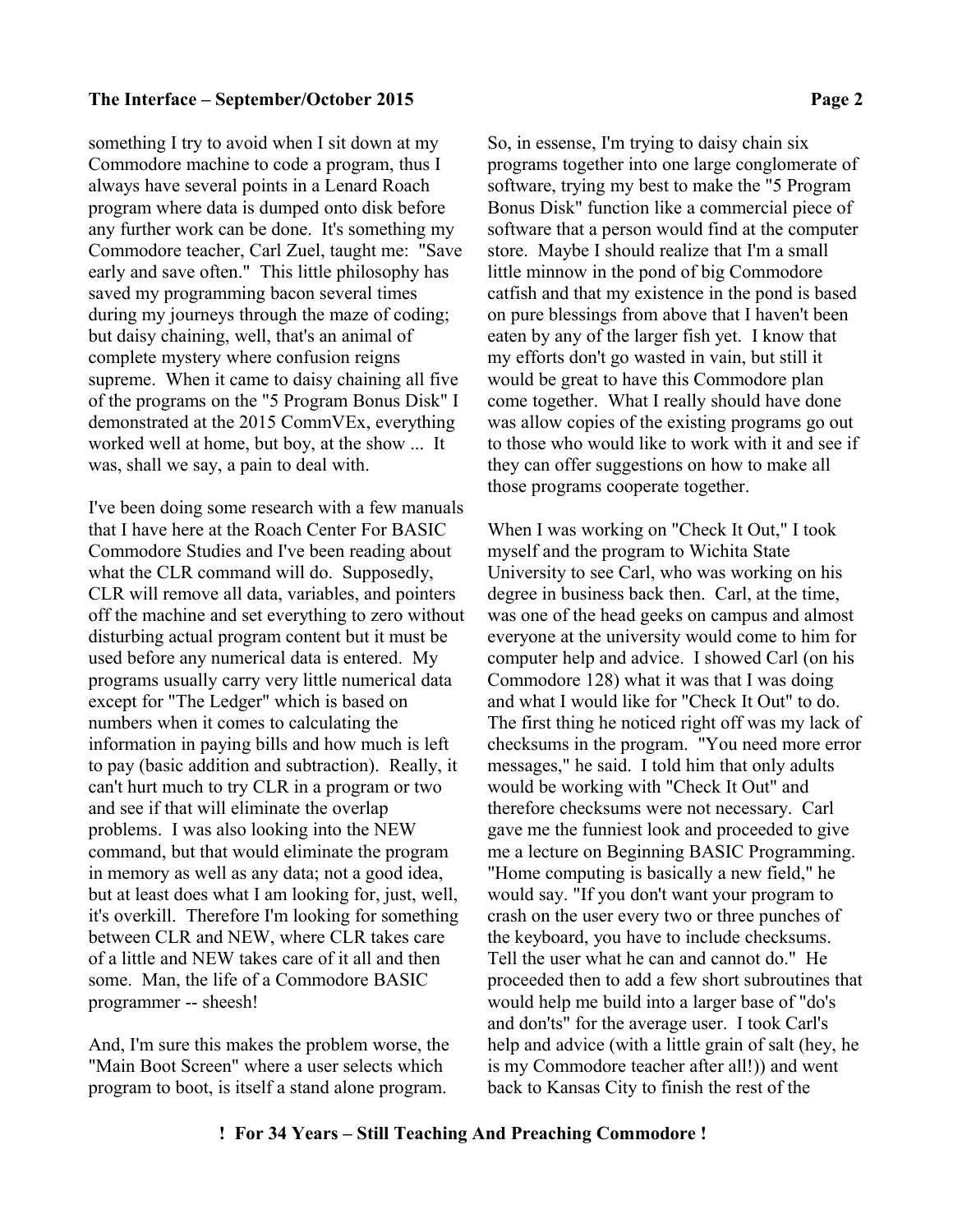program to get ready for the, then, last issue of RUN magazine.

I told you that story to tell you this: I didn't add even half of the checksums I did in "Check It Out" in "The Ledger," "Checkmate," or "TEA 4 2" for the simple reason that most users of the Commodore now are anywhere from thirty years old and older and, with the technology advances that have been made in the computer and electronics fields since the hey days of Commodore, more than likely a complete file of checksums and error messages are not necessary. I've added a few in my programs like file name lengths not past sixteen characters and simple "FILE NOT FOUND" messages. Usually, I set the BASIC commands to loop back to the beginning of the program if the user tries to do anything to program was not written to do. I find such coding, though I'm sure necessary (Carl would not steer me wrong), it was tedious, especially if the program was in great length and many checksums were needed.

With all the befuddlement and bewilderment that I've been experiencing when it comes to working with the programs, I'm having troubles trudging on in this journey of coding. I think I might be the only one in Kansas City, Kansas who still works with a Commodore machine on a regular basis. Most users now go with emulators instead of making space for the real machine so getting help locally seems to be limited. I know that those of the Fresno Commodore User Group are always willing to help, so I may just start knocking on some doors and seeing what can be done.

Till next time …



## **MONTHLY MEETING REPORTS**

### **-- SEPTEMBER 2015 --**

#### **-by Robert Bernardo & Dick Estel**

The September meeting brought together most of the regulars - Robert Bernardo, Roger Van Pelt, Dick Estel, Louis and Vincent Mazzei, and Greg Dodd, along with son Gregory, whom we haven't seen for a while.

There was some further discussion about next year's CommVEx, since one of the sponsors had asked us to reconsider the pricing plan. The consensus of the group was to stick with the plan, \$20 admission covering both days, and no charge for tables.

Next month we do not have our regular meeting, since it is the annual club lunch. The date was moved to October 11, and the location will be the Grub House on Shaw Avenue near Cedar.

December's meeting will also be special, since we will travel to Patterson and meet at Greg's house, where we will finally get to see his arcade game collection and other equipment.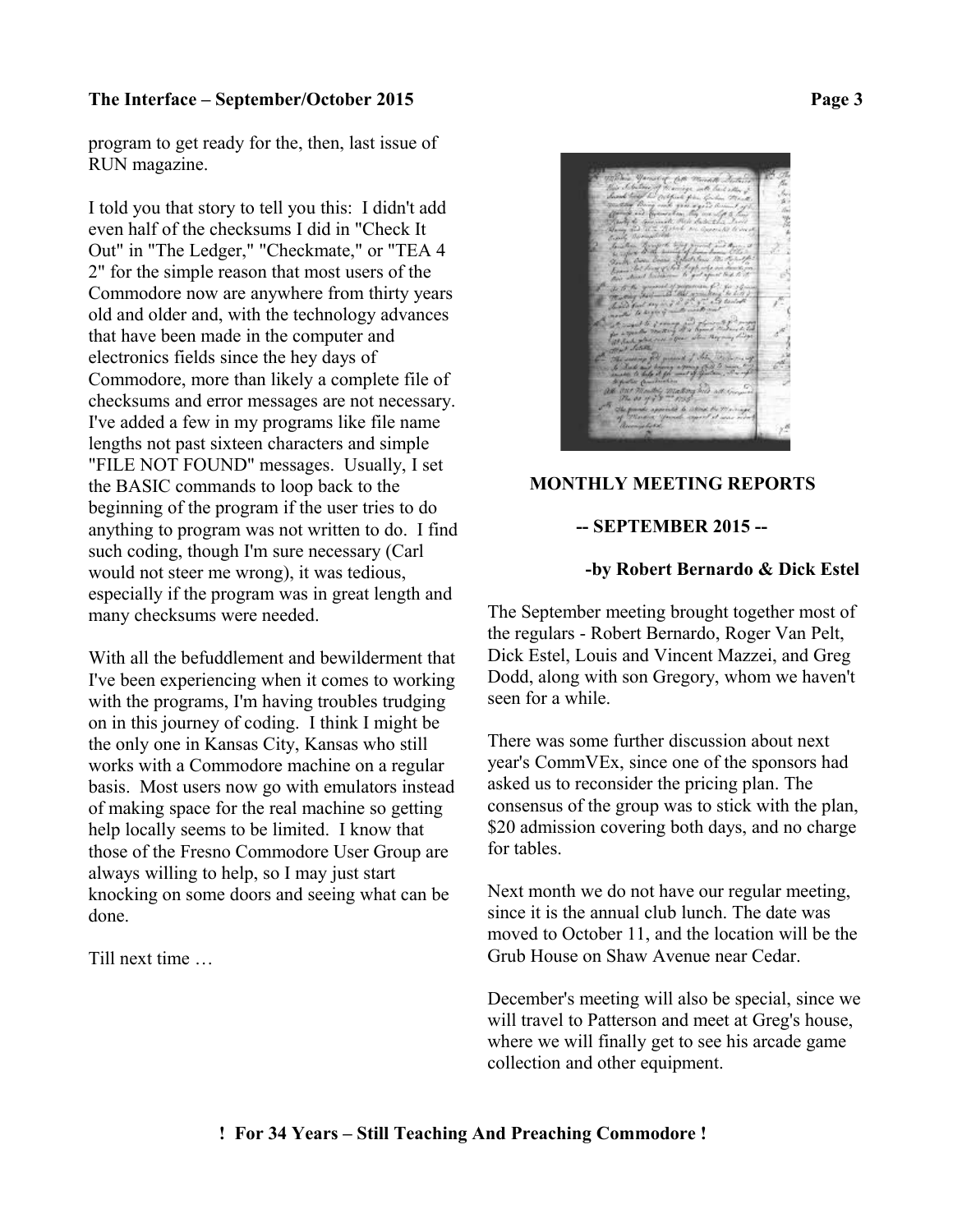Louis brought two boxes of 3.5" double density disks for whoever wanted them; Greg was the first to claim them.

Our demonstrations started with a look at Loadstar disk number 1, in honor of former editor Fender Tucker, who is now blogging about his Loadstar days at [http://www.kneescalhoon.blogspot.com/2015/08/](http://www.kneescalhoon.blogspot.com/2015/08/creeping-chromosomes.html) [creeping-chromosomes.html](http://www.kneescalhoon.blogspot.com/2015/08/creeping-chromosomes.html)

The disk, from 1984, was surprisingly sophisticated in operation, but the favorite thing on it was the game section, which captured the attention of Gregory, usually not a big Commodore fan. He quickly grasped the concept of some tricky game play, tried out a number of the games, and even understood the flow of the BASIC 2.0 which was used in creating the games.

Robert then showed us a very nice, graphical, 80 column game for the C128, Alien Invaders. Once again Gregory was the best player.

Moving on to other software and hardware, Louis set up his red-painted VIC-20 with newlyinstalled JiffyDOS. Unfortunately, it did not want to start up. Robert then set up his well-used VIC-20 with JiffyDOS while Louis investigated what was wrong with his. Robert tried to demonstrate eight, previously unreleased System IIII games for the VIC-20. Some of the games required that the 1 or 2 key be pressed. Robert discovered the 1 and 2 keys on his VIC were not working, and so, only about half the games were demoed -- Adventure World, Ms. Pacman, VICeye Arcade Game, and Video Quest. Once again, Gregory was the tester for all of the games.

Robert decided his VIC will have to go to Ray Carlsen for repair.

Meanwhile, Louis determined what was the problem in his VIC -- the JiffyDOS. As soon as that chip was removed, the computer was fine.

The Amiga 1200 had its own problems. Two newly-refurbished power supplies both failed to get it running, though the second one got to a Workbench screen but with no icons. The power supplies will have to go back to Duncan MacDougall of The Other Group of Amigoids for further testing and repair.

This month Robert brought Peter Hanson's heavily-optioned PAL Plus/4 in order to run the Botticelli Bilderdisk 40 slideshow of pictures. The artful pictures were a great way to end the meeting.

## **-- OCTOBER 2015 –**

### **-by Dick Estel & Robert Bernardo**

As always, our October meeting was actually our annual club lunch, which evolved from a picnic that was held for several years at the home of a former member.

Since this is not a "meeting," the rules are different:

1. No official business is discussed.

2. There are no hardware or software demonstrations (I was about to say there are no computers allowed, but let's face it, everyone has their smart phone with them).

3. Families are invited.

4. The club pays for lunch.

5. We go to a different restaurant from the one at which we regularly meet.

This year Robert Bernardo, Dick Estel, Roger Van Pelt, Aaron Van Pelt, Louis and Sophia Mazzei and son Vincent, Greg and Krysta Dodd and sons Gregory and Kristopher gathered at Guri's Grub House, a restaurant that specializes in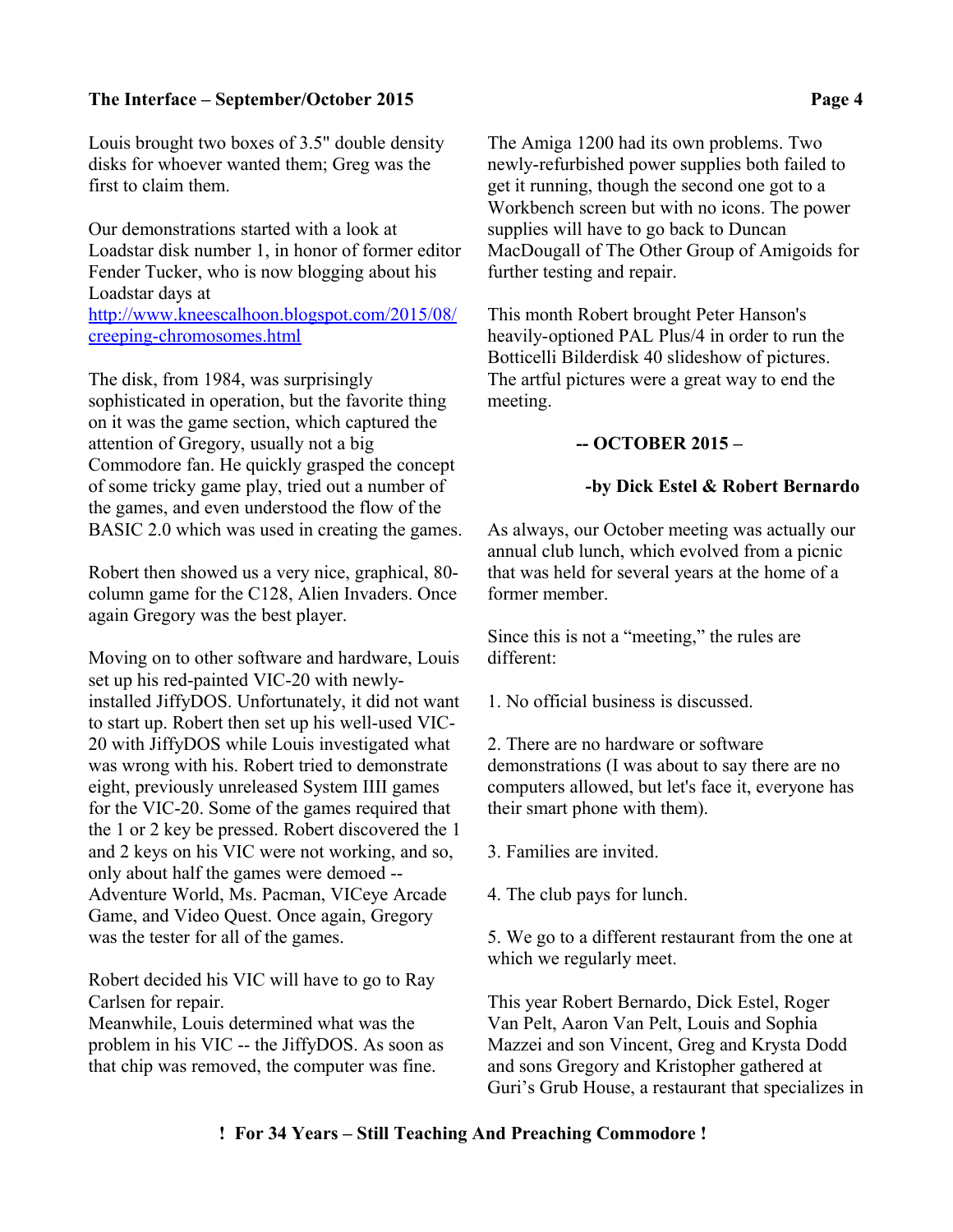locally sourced foods.

Everyone enjoyed their choices, from appetizers to sinfully delicious desserts (mainly chocolate brownie cake with ice cream and caramel topping). We had a fun discussion of various topics, naturally including computers.

In another tradition (or is it rule #6?), at the end of the meal Robert distributed gift grab bags to all the members.

Considering the success of this year's event, it's 100% guaranteed to be repeated again in 2016.



 **November 7, 2015 SC3 Arcade Party**

## -**by Robert Bernardo**

After picking up FCUG member Charles Gutman in Fontana, we traveled over to Claremont to attend the SC3 Arcade Party. We arrived a bit late, nearly 5 p.m. instead of the usual 4 p.m.. I did a quick look-through the backyard set-up of classic game consoles, arcade machines, the dining area, the raffle area, and the new sales tent. Then for the next 2 hours I spent time trying to get an Amiga computer going.

It was an Amiga 3000 computer, and I thought I was all prepared. VGA monitor... check. VGA

adapter... check... but wait... where was it? I dug through my car searching for the small device. Darn! I knew that I brought it, but where was it? Wait a minute... the Amiga 3000 plugs directly to a VGA monitor. No adapter is needed. Problem solved, right? Wrong! I found I brought the wrong keyboard; it was a keyboard for an Amiga 4000 computer, which doesn't work with the A3000. Duh! O.K., no worries. I had the Amiga 1200 computer packed in the trunk of the car. I brought that up and tried to power it up. No go! The PC power supplyconverted to Amiga power supply was not powering up the A1200 fully. The boot process would just get partway and then stop. No worries. I brought a Ray Carlsen, heavy-duty power supply and that got the computer going! Whew!

Unfortunately, I had no RGB monitor with me, and without the VGA adapter for the A1200, I could not use the VGA monitor. I had to make do with the Commodore 1702 monitor that organizer Steve Hertz provided. The A1200 outputs a color composite signal, too, but the one I had was a PAL A1200. The 1702 wanted a NTSC signal, and so, all I got on the display was a black-andwhite picture, albeit a very sharp picture. Oh, well, it worked. Before we started the presentations proper, we watched the on-line video of cOS, the Commodore Operating System, from Jim64.

[http://64jim64.blogspot.com/2015/09/cos-has](http://64jim64.blogspot.com/2015/09/cos-has-been-released-for-commodore-64.html#comment-form)[been-released-for-commodore-64.html#comment](http://64jim64.blogspot.com/2015/09/cos-has-been-released-for-commodore-64.html#comment-form)[form](http://64jim64.blogspot.com/2015/09/cos-has-been-released-for-commodore-64.html#comment-form)

Very interesting, but is it practical? And will it be further developed?

For the rest of the night, I relaxed by eating pizza and soda, talking to Charles, Jason Forster (who sold me his entire collection of Amiga disks, hundreds of disks filled with demos, cracks, and other programs), and CommVEx attendee, Saj.

# **! For 34 Years – Still Teaching And Preaching Commodore !**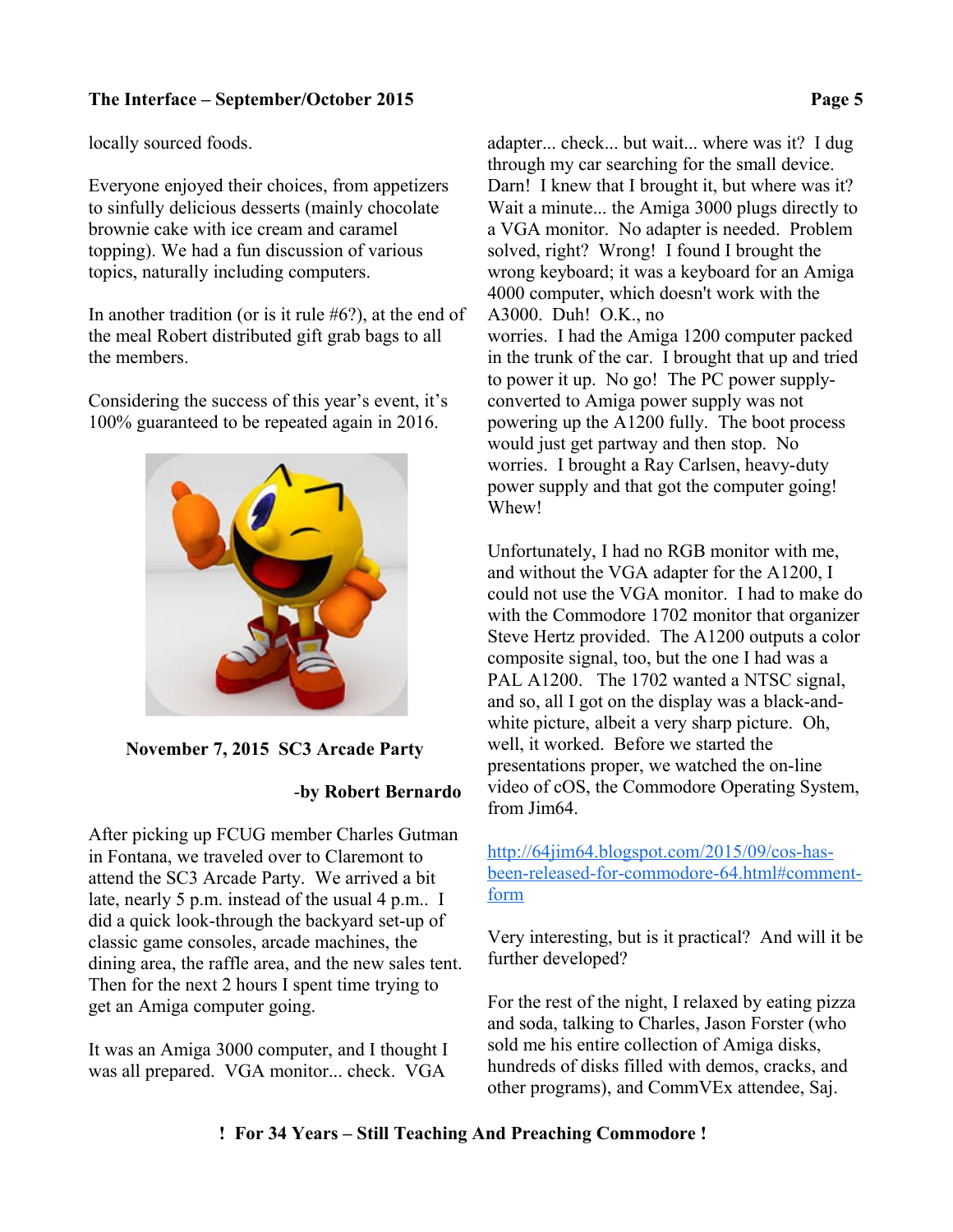Saj once again told me that he could provide A/V equipment for next year's CommVEx, provided that he is still working the Las Vegas night clubs next year.

As usual, by the time of the 9 p.m. raffle, it was very crowded with people jostling for a good view of the raffle table and listening for their raffle number. I lost out on the complete VIC-20 package and then a Colortone Musical Keyboard. However, I did win the PowerPad/Leo's Links combo package for the C64. Unfortunately, like the PowerPad I had in storage, it was missing its proprietary connecting cable to the joystick port. I'd have to try and find one or build one. At midnight, Charles and I packed up our C= gear into the car. Jason had left earlier after dismantling his sales table, and Saj had left earlier, too, for the long drive back to Las Vegas.

Once again, it was a nice event, and once again I told myself to be more organized next time.

Below is organizer Steve Hertz's report of the SC3 Arcade Party.

-------------------

#### -**by Steven Hertz**

Thanks to everyone who posted pics!! And thanks for everyone who attended another SC3 event!! It was one of our best ones yet!!

Sometimes things don't go entirely according to plan. But that doesn't always mean things won't work out well in the end. So it was with the Nov. 7, 2015 meeting of the Southern California Classic Collectors (SC3). The weeks leading up to this event seemed plagued with bad luck. Of the five main SC3 planners, two had to work during the event weekend and a third was recovering from an illness that kept him from contributing as much. So that left basically half of the normal team in place for what was quickly shaping up to be one of the most-attended SC3 events ever. For

a while, we didn't know if we'd be able to host it at all. Just a few weeks before the scheduled date, we debated if we should delay the event or outright cancel it.

We really didn't want to cancel. We realize how much people look forward to SC3 – you've told us. We knew you had been anticipating the next party for months, and some of you were traveling long distances – even putting yourselves up in hotel rooms – just to attend. So we pressed ahead, short-handed or no, and the result was indeed one of the most – if not the most – well-attended SC3 arcade parties ever. Over 225 gamers descended on the famous Backyard in Claremont for a night of arcade and console gaming, pizza-eating, socializing, and trading... LOTS of trading.

The trading of classic game consoles and systems has always been a big part of the SC3 ethos, but we're constantly amazed at how this part of the event seems to grow and grow without end. Collectors came shoving entire moving dollies stacked with boxes of carts. Many left with less than they came with, but a few ended up with more. As one trader was leaving, we asked him if he'd moved a lot of stuff. He replied that he'd dropped \$600 acquiring more! Stacks of Amiga floppy disks, shrink-wrapped Atari 2600 games, Virtual Boy machines, a mega-rare \$400 Sega Genesis title – so much trade fodder was available this time that even the greatly enlarged area we prepared for it, complete with lighted 20' x 20' canopy, was positively overflowing.

If the trade tables weren't enough for you, this event featured two separate raffles. The traditional GameGavel raffle – featuring the ugliest Pong console ever made! – drew its usual throng of would-be winners. Beyond that, a second raffle of a complete Apple II setup was conducted by Sean, who also helped set up the event earlier in the day. Thanks to Sean, and to the other Shawn, who also helped get things set up. Big thanks to Jason, who brought several

## **! For 34 Years – Still Teaching And Preaching Commodore !**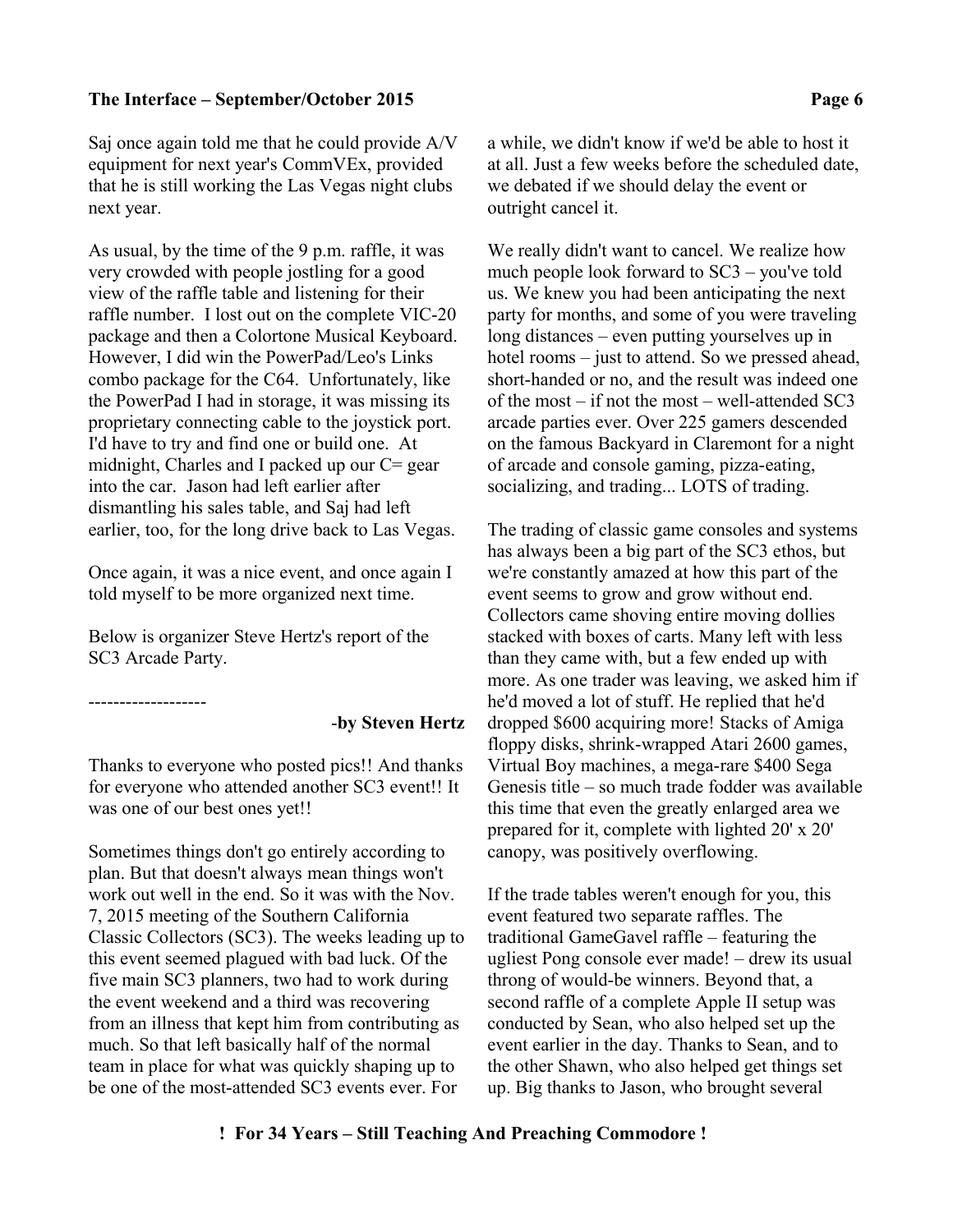arcade machines back to life right before the party started. Short-handed as we were, we really needed the help!

Vintage arcade machines are a big draw at any SC3 party, and even though technical problems plagued a few cabs this time, plenty were available. Of special note at this event was the Pac-Wall: a row of seven cabs in the Pac-Man series, ranging from the original 1980 Pac-Man down to 1987's Pac-Mania. Even the rarely-seen Professor Pac-Man made an appearance. In so many ways, Pac-Man is the face of the golden era of arcade machines. Wefelt this was a nice tribute to everyone's favorite yellow eating machine.

Pac-Man wasn't the only one who ate heartily that night. While we made an effort to have plenty of refreshments available, we may have underestimated the cheese-and-pepperoni needs of the humongous crowd. We went through at least 50 pizzas, and it seemed like pies were devoured the

moment they arrived. Seriously, 20 pizzas disappeared in minutes! This is something that's hard to get right, and we'll keep working to improve the pizza supply for future meets.

After chowing down on pizza, we had a different kind of treat available in the picnic area. Tenplayer Saturn Bomberman, projected on a huge screen! This is something we've wanted to do for some time, and even though we've had the proper setup at prior SC3 events, there was never enough space to get a good ten-person melee going. Not so this time. Bomberman has to be the ultimate single-console multiplayer experience, and we were stoked to see it blown up to epic proportions.

Despite a couple of hiccups and the general difficulty of being short-handed, this event turned out to be one of the best backyard blowouts that SC3 has ever had. We saw a lot of new faces; we

lost count of the number of folks who told us it was their first time at SC3. The phrase "OK, I've died and gone to heaven" was overheard from one newcomer upon entering the garage arcade. People weren't shy about expressing their excitement and gratitude this time around, and we really appreciate it. It's what motivates us to keep putting these events together! And we greatly appreciate your donations. All that money goes right back into paying for electricity, equipment rental and food, and enables SC3 to continue. THANK YOU to everyone!

We know your next question: when's the next one? Plenty of you asked during the event! The answer is... we don't yet know exactly. Our normal schedule is one in the fall, one in the spring. So expect it sometime in the April-May 2016 time frame. More exact times will be announced on [www.sc3videogames.com ] and Facebook as spring approaches. Until then, keep gaming!



## **MEMORY LANE**

### **-by Dick Estel**

## **– INTRODUCTION --**

This is number 15 of a limited series of articles saluting some of our past members, people who have made a significant contribution to the club. Our more recent members did not have the pleasure of knowing these men and women, some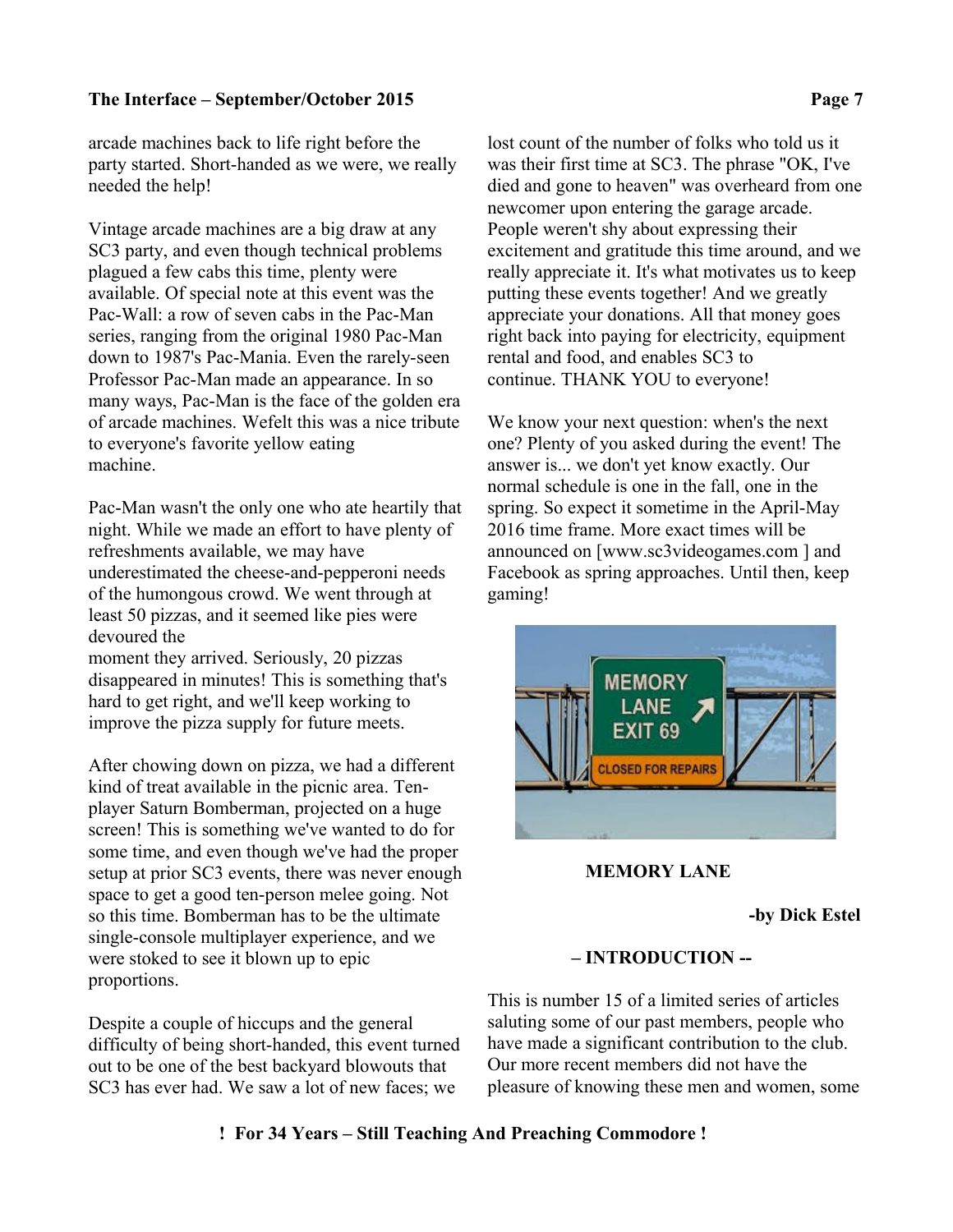of whom have passed on. However, they made a lasting impression on the club and the author.

Questions and comments to our web address, [info@dickestel.com,](mailto:info@dickestel.com) are welcome.

# **– JIM KIRBY --**

Jim Kirby was certainly one of the more interesting members of the club. He passed away a number of years ago, and I don't think it would be speaking ill of the dead to also say he was a fairly strange gentleman.

In earlier days he had some mental health issues, but received treatment, and as he was fond of saying, "I'm the only person I know that has a piece of paper saying he's sane."

Jim was a teacher by profession, but I believe was retired at the time I knew him. He had major issues with the local school administration, as well as politicians at all levels. He made no secret of his feeling, writing strongly worded letters, and maintaining lengthy documentation of the problems he saw, real or imagined.

He was also a fun person to know, enthusiastic about the club and the Commodore, and ready to help out a fellow member at a moment's notice.

The world needs colorful characters, and it was our pleasure to know someone who personified that category.





**>>--> Officers and Keypersons <--<<**

| The Interface Editor  Lenard Roach         |  |
|--------------------------------------------|--|
|                                            |  |
| Club equipment  Roger Van Pelt             |  |
| Meeting place reservation  Dick Estel      |  |
| Grand poobah of the VIC-20  Vincent Mazzei |  |

## -**The Small Print-**

The Fresno Commodore User Group is a club whose members share an interest in Commodore 8-bit and Amiga computers. Our mailing address is 185 W. Pilgrim Lane, Clovis, CA 93612. We meet monthly in the meeting room of Bobby Salazar's Restaurant, 2839 North Blackstone Ave., Fresno, CA. The meetings generally include demonstrations, discussion, and individual help.

Dues are \$12 for 12 months. New members receive a "New Member Disk" containing a number of useful Commodore 8-bit utilities. Members receive a subscription to The Interface newsletter, access to the public domain disk library, technical assistance, and reduced prices on selected software/hardware.

Permission to reproduce content of The Interface is granted provided credit is given to the source, and when identified, the author. Club members are encouraged to submit articles, tips, or ideas for articles.

Disclaimer – The club, its officers, members, and authors are not responsible for the accuracy of the